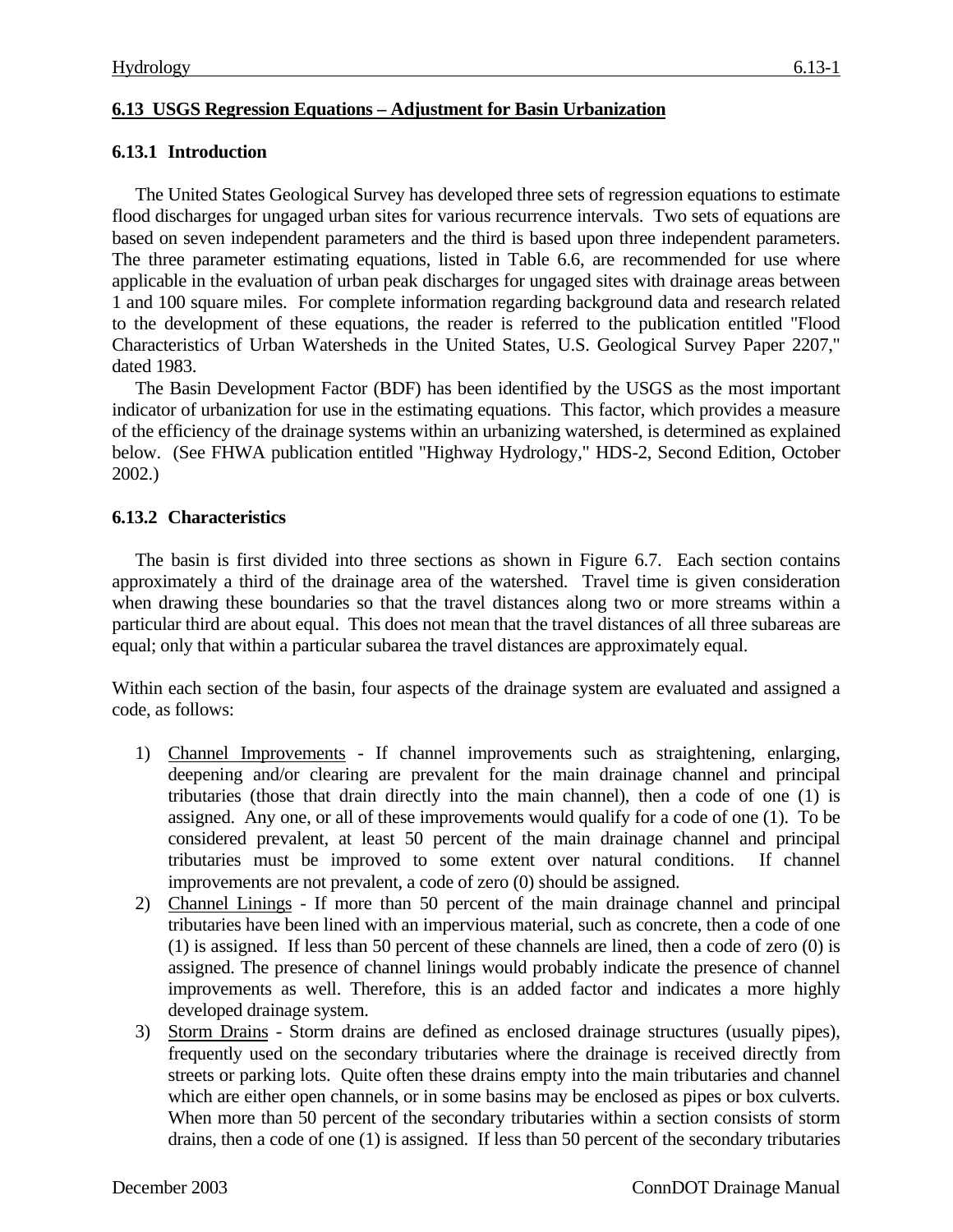consist of storm drains, then a code of zero (0) is assigned. It should be noted that if more than 50 percent of the main drainage channels and principal tributaries are enclosed, then the aspects of channel improvements and channel linings would also be assigned a code of one (1).

4) Curb and Gutter Streets - If more than 50 percent of a subarea is urbanized (covered by residential, commercial and/or industrial development), and if more than 50 percent of the streets and highways in the subarea are constructed with curbs and gutters, then a code of one (1) should be assigned. Otherwise, a code of zero (0) is assigned. Frequently, drainage from curb and gutter streets will empty into storm drains.

The above guidelines for determining the various drainage system codes are not intended to be precise measurements. A certain amount of subjectivity is involved. It is recommended that field checking be performed to obtain the best estimate. The basin development factor (BDF) is computed as the sum of the assigned codes (SEE BDF calculation sheet Table 6-7). With three subareas per basin, and four drainage aspects to which codes are assigned in each subarea, the maximum value for a fully developed drainage system would be 12.

Conversely, if the drainage system has not been developed, then a BDF of zero (0) would result.

The BDF is a simple index to estimate for an existing urban basin. The 50 percent guideline is usually not difficult to evaluate because many urban areas tend to use the same design criteria throughout, and therefore the drainage aspects are similar throughout. Also, the BDF is convenient to use for projecting future development. Projections of full development, or intermediate stages of development, can usually be obtained from city engineers.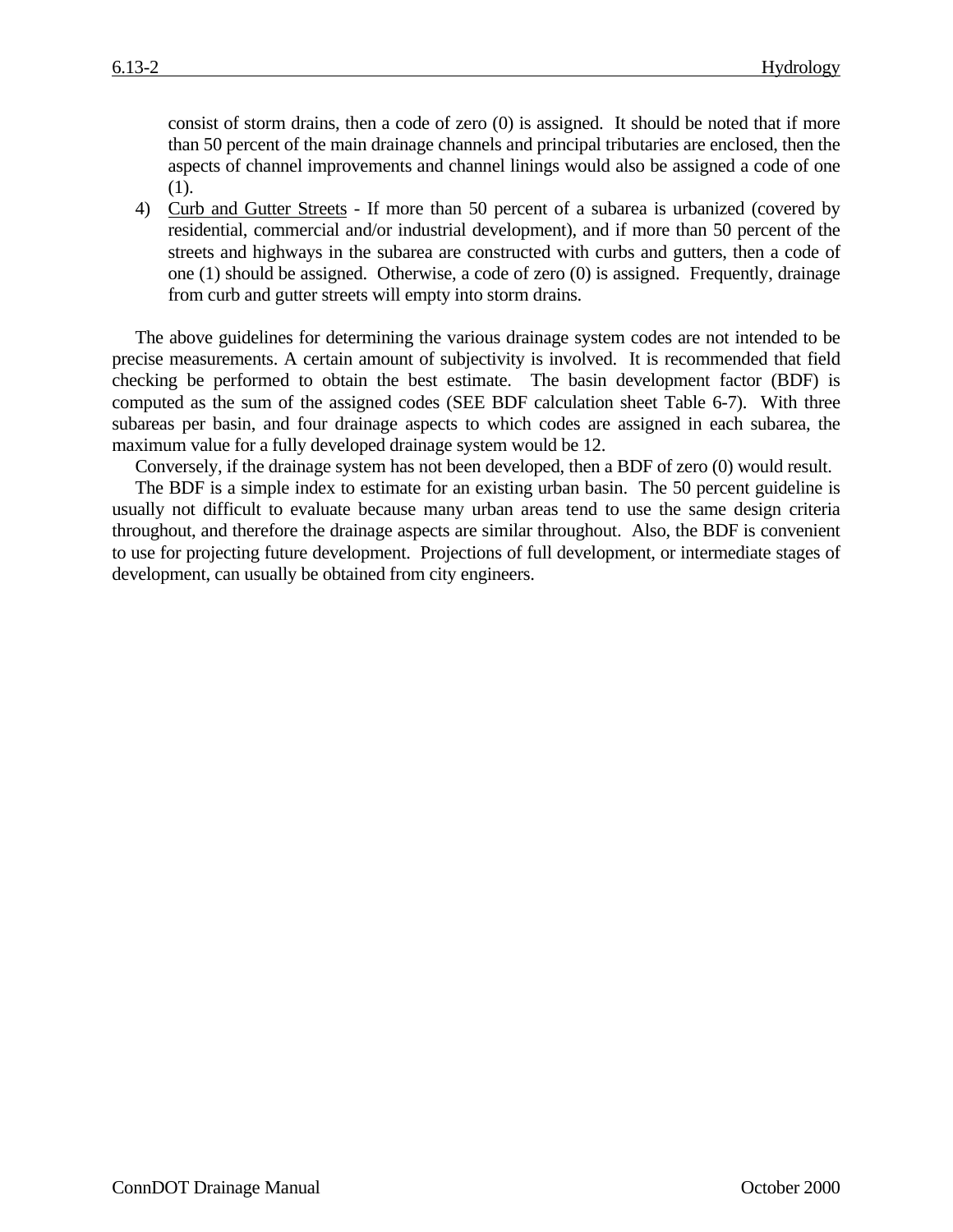Equations

| <b>USGS Three Parameter Estimating Equations</b>              | Standard error % |        |
|---------------------------------------------------------------|------------------|--------|
| $UQ_{2} = 13.2A^{0.21}(13 - BDF)^{-0.43}RQ_{2}^{0.73}$        | $+/- 43$         | (6.18) |
| $UQ_{10}=9.51A^{0.16}(13-BDF)^{-0.36}RQ_{10}^{0.79}$          | $+/- 41$         | (6.19) |
| $UQ_{25}=8.68A^{0.15}(13-BDF)^{-0.34}RQ_{25}^{0.80}$          | $+/- 43$         | (6.20) |
| $UQ_{50} = 8.04 A^{0.15} (13 - BDF)^{-0.32} RQ_{50}^{0.81}$   | $+/- 44$         | (6.21) |
| $UQ_{100} = 7.70A^{0.15}(13 - BDF)^{-0.32}RQ_{100}^{0.82}$    | $+/- 46$         | (6.22) |
| $UQ_{500} = 7.47 A^{0.16} (13 - BDF)^{-0.30} RQ_{500}^{0.82}$ | $+/- 52$         | (6.23) |

Where:

|  | $UQr$ = the peak discharge of recurrence interval, r, for an urbanized condition in cfs |
|--|-----------------------------------------------------------------------------------------|
|  | $A =$ the drainage area in square miles                                                 |
|  | $BDF =$ the Basin Development Factor                                                    |
|  | $ROr =$ the peak discharge of recurrence interval, r, for rural conditions              |
|  |                                                                                         |

# **Table 6-6**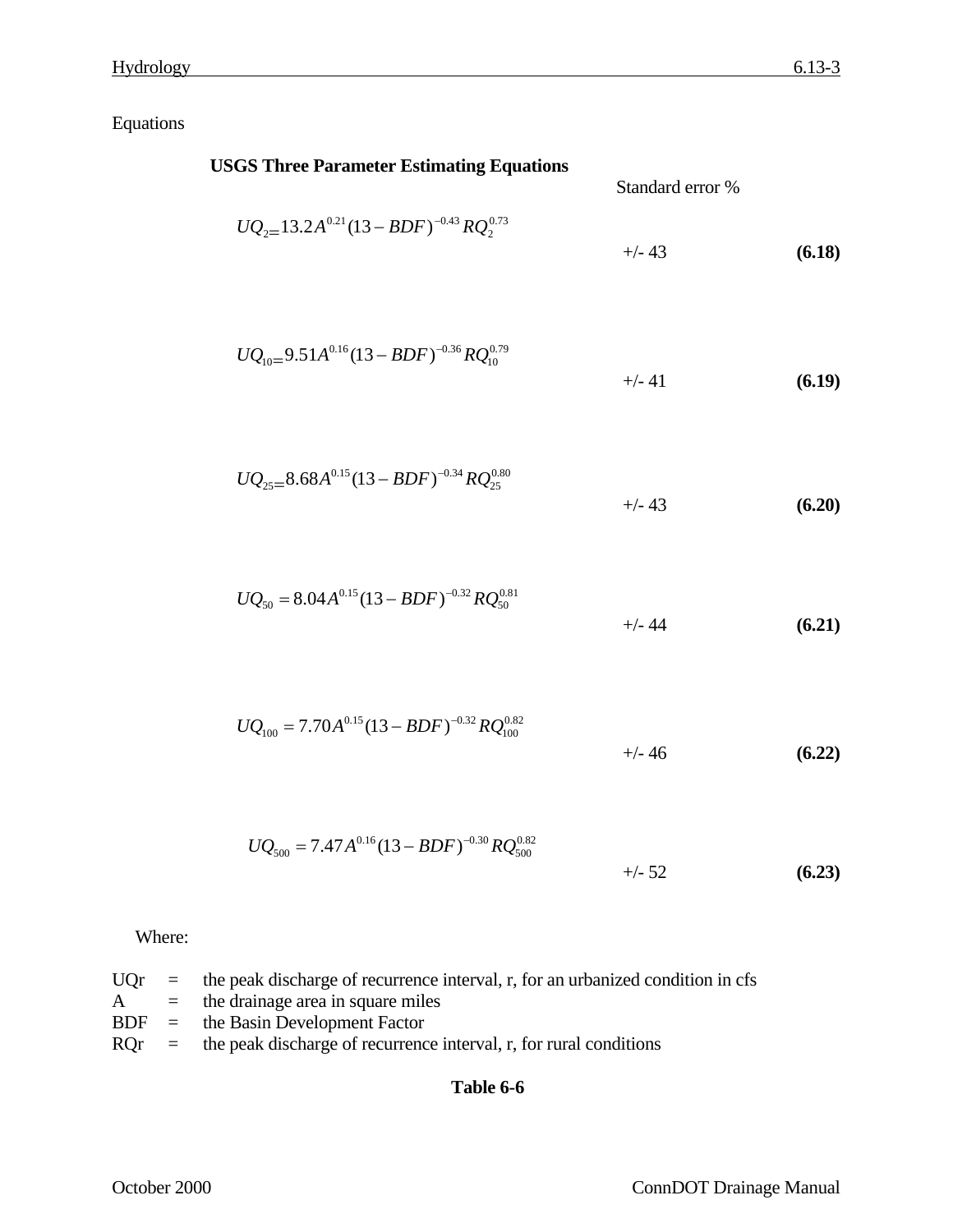

Schematic of typical drainage basin shapes and subdivision into basin thirds. Note that stream-channel distances within any given third of a basin in the examples are approximately equal, but between basin thirds the distances are not equal, to compensate for relative basin width of the thirds.

#### **Figure 6-7 Subdivision of Watersheds for Determination of Basin Development Factor**